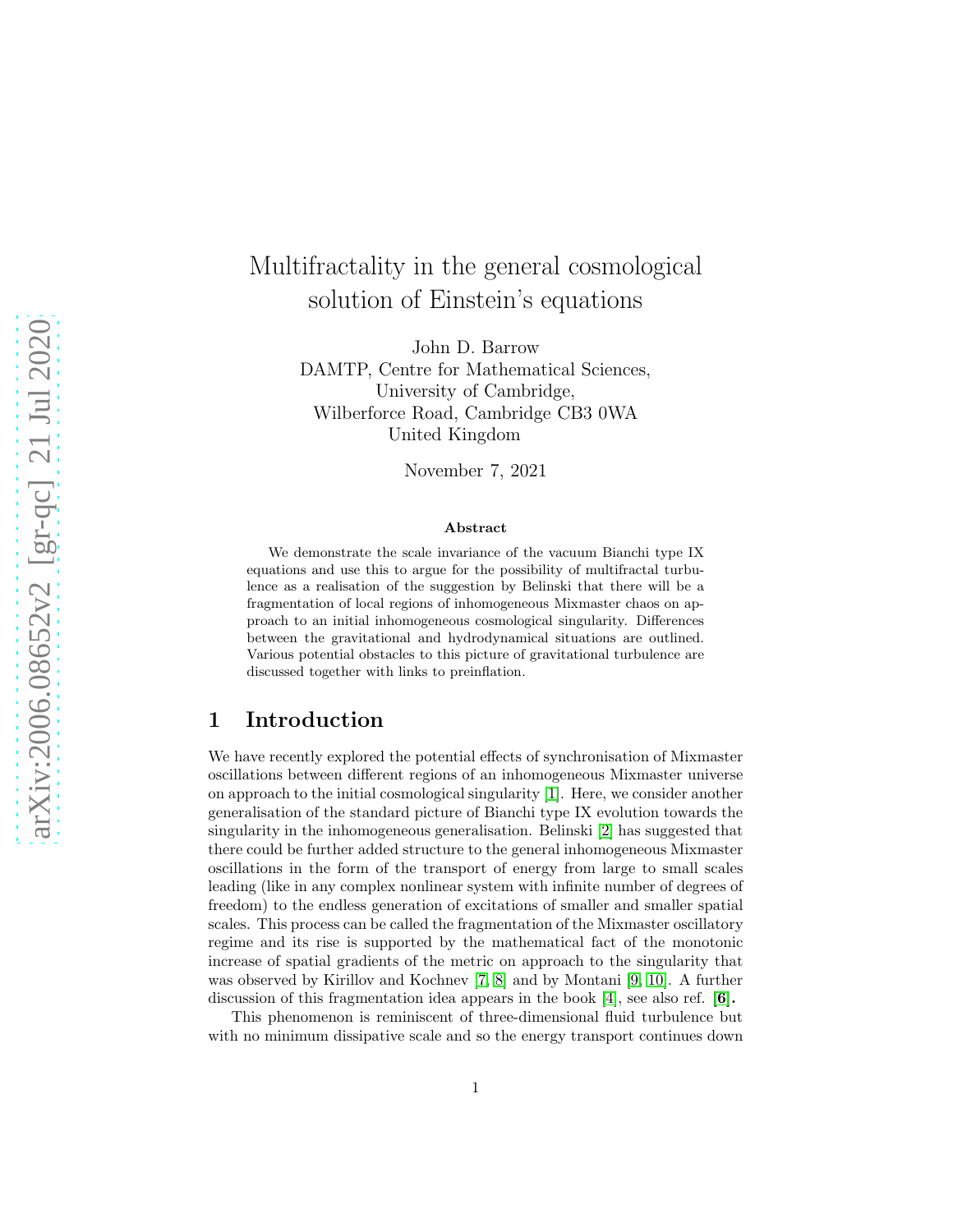to zero scale. The approach to the singularity at  $t = 0$  produces an infinite number of subdivisions of each local inhomogeneous Mixmaster dynamical region and fragmentation continues ad infinitum. There will only be a cut-off to this process and to the downward energy transfer if there is a minimum length scale where dissipation of the gravitational wave energy can occur; by particle production of gravitons, or other degrees of freedom; or if there is a bounce [\[11,](#page-4-8) [12\]](#page-4-9) at a minimum non-zero radius; or if the oscillations cease because of asymptotic dominance of the local dynamics by a massless scalar field or the kinetic energy of a scalar field with a non-zero potential.

Another ingredient that is potentially relevant, and maybe even related, are spikes and their oscillations, [\[13,](#page-4-10) [14\]](#page-4-11). In the next section we provide some more rigorous basis for our

## 2 Type IX scaling and multifractal behaviour

The spatially homogeneous diagonal Bianchi IX metric is,

$$
ds^2 = dt^2 - \gamma_{ab}(t)e^a_\mu e^b_\nu dx^\mu dx^\nu,\tag{1}
$$

where

$$
\gamma_{ab}(t) = diag[a^2(t), b^2(t), c^2(t)],
$$
\n(2)

and

$$
e_{\mu}^{a} = \begin{pmatrix} \cos z & \sin z \sin x & 0 \\ -\sin z & \cos z \sin x & 0 \\ 0 & \cos x & 1 \end{pmatrix}.
$$
 (3)

The general relativistic field equations in vacuum Bianchi type IX with scale factors  $a(t)$ ,  $b(t)$ ,  $c(t)$  in comoving proper time t, [\[3,](#page-4-12) [4,](#page-4-6) [5\]](#page-4-13), are:

<span id="page-1-1"></span>
$$
(\dot{a}bc)^{\cdot} = \frac{1}{2abc} \left[ \left( b^2 - c^2 \right)^2 - a^4 \right],\tag{4}
$$

<span id="page-1-2"></span>
$$
(abc) = {1 \over 2abc} \left[ \left( a^2 - c^2 \right)^2 - b^4 \right],
$$
\n<sup>(5)</sup>

<span id="page-1-3"></span><span id="page-1-0"></span>
$$
(abc)' = \frac{1}{2abc} \left[ \left( a^2 - b^2 \right)^2 - c^4 \right],
$$
\n(6)

$$
(\frac{\dot{a}}{a} + \frac{\dot{b}}{b} + \frac{\dot{c}}{c})^2 = \left(\frac{\dot{a}}{a}\right)^2 + \left(\frac{\dot{b}}{b}\right)^2 + \left(\frac{\dot{c}}{c}\right)^2 + \frac{1}{2a^2b^2c^2}(a^4 + b^4 + c^4 - 2a^2b^2 - 2a^2c^2 - 2b^2c^2).
$$
 (7)

Eqn. [\(7\)](#page-1-0) is also expressed more simply before integration as,

 $+$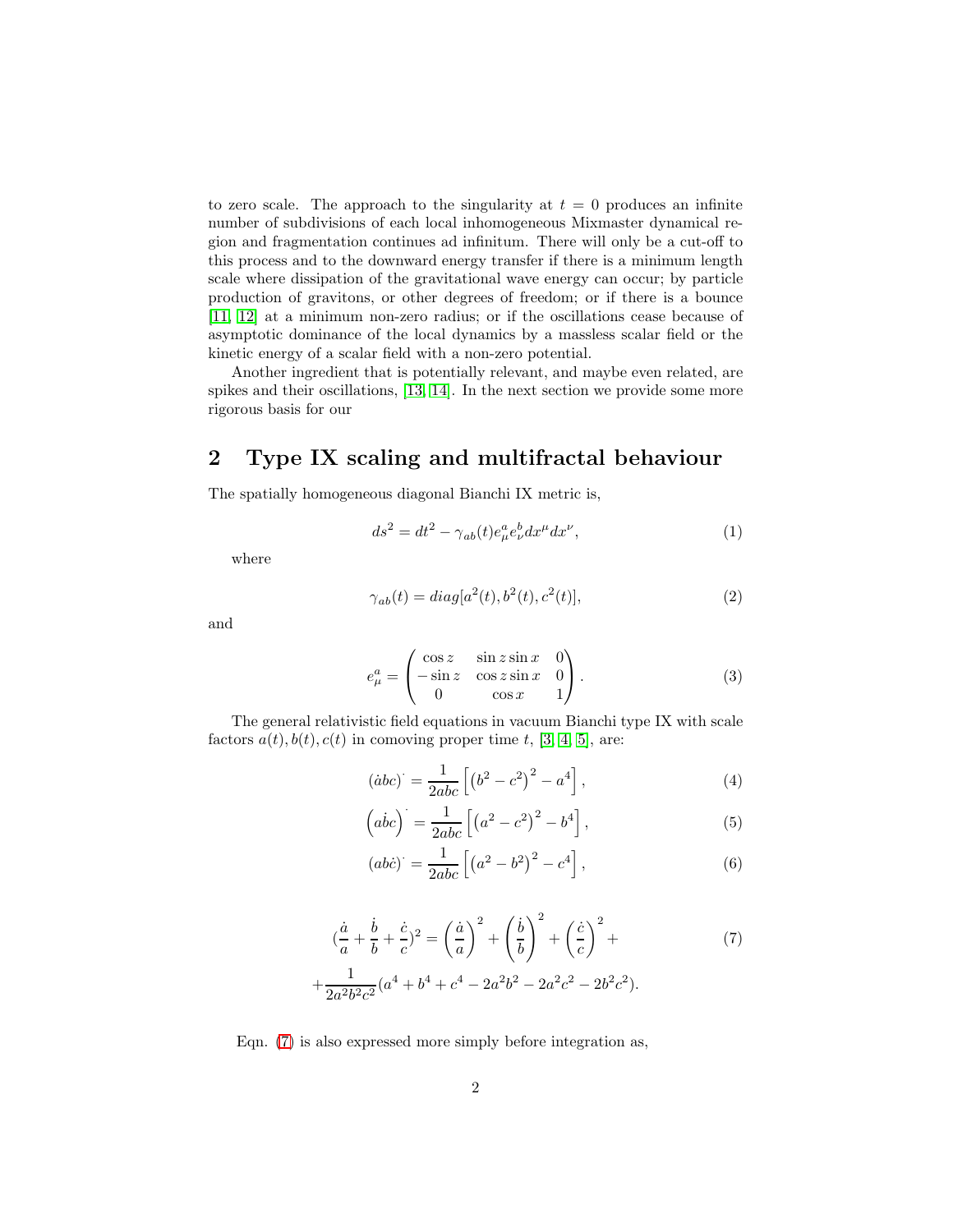<span id="page-2-0"></span>
$$
\frac{1}{a}\frac{d^2a}{dt^2} + \frac{1}{b}\frac{d^2b}{dt^2} + \frac{1}{c}\frac{d^2c}{dt^2} = 0.
$$
 (8)

Now consider the scaling behaviour of these equations by a power, h, of a constant positive scaling factor A. We set

<span id="page-2-1"></span>
$$
(a,b,c) \rightarrow A^h(a_*,b_*,c_*), \qquad (9)
$$

$$
t \rightarrow A^h t_*.
$$
 (10)

Then, eqn. [\(4\)](#page-1-1) transforms in the  $*$  variables to (where  $'$  denotes  $d/dt_*$ ),

$$
A^{h}(a'_{*}b_{*}c_{*})' = \frac{A^{h}}{2a_{*}b_{*}c_{*}} \left[ \left( b_{*}^{2} - c_{*}^{2} \right)^{2} - a_{*}^{4} \right], \tag{11}
$$

for arbitrary constants, A and h. The same invariance holds for eqns.[\(5\)](#page-1-2)-[\(6\)](#page-1-3) by cyclically permuting letters  $a, b$ , and  $c$ . The first integral, eq. [\(7\)](#page-1-0), transforms as,

$$
\frac{1}{A^{2h}} \left( \frac{a'_{*}}{a_{*}} + \frac{b'_{*}}{b_{*}} + \frac{c'_{*}}{c_{*}} \right)^{2} = \frac{1}{A^{2h}} \left[ \left( \frac{a'_{*}}{a_{*}} \right)^{2} + \left( \frac{b'_{*}}{b_{*}} \right)^{2} + \left( \frac{c'_{*}}{c_{*}} \right)^{2} \right] \tag{12}
$$
\n
$$
+ \frac{1}{2a_{*}^{2}b_{*}^{2}c_{*}^{2}A^{2h}} (a_{*}^{4} + b_{*}^{4} + c_{*}^{4} - 2a_{*}^{2}b_{*}^{2} - 2a_{*}^{2}c_{*}^{2} - 2b_{*}^{2}c_{*}^{2}),
$$

and again we see it has the same invariance, as expected, because eq. [\(7\)](#page-1-0) is a first integral of eqns.  $(4)-(6)$  $(4)-(6)$ , and the equation is scale invariant under all A and h scaling transformations. The same scaling is seen more obviously from eqn. [\(8\)](#page-2-0). The 'toy' type IX model created by Fleig and Belinski [\[15\]](#page-4-14) does not have this scaling property. This is not surprising as the equations were created by setting  $c(t) = 0$  and so the scale invariance in eq. [\(9\)](#page-2-1) is obviously broken.

The scale invariance of these equations has important consequences. Parisi and Frisch [\[16,](#page-4-15) [17,](#page-5-0) [18\]](#page-5-1) famously considered a similar problem in the context of scale invariance of the Euler and Navier-Stokes equations and its relation to the presence of turbulence with multifractal structure. The scale invariance property of the vacuum type IX equations we have shown means that in the inhomogeneous generalisation of the Mixmaster model there can exist many different values of h, each occurring say with some probability  $P_r(h)$  on any fixed scale r. So, a turbulent situation appears as a superposition of many different scale-invariant flows. In order to maintain scale invariance when averaging correlation functions one need  $P_r(h) \simeq r^{f(h)}$ , for some unknown function  $f(h)$  so that the scale invariance holds for the distribution  $P_r(h)$  also. Parisi and Frisch took  $f(h)$  to be  $3 - D(h)$ , with  $D(h)$  taken to be the fractal (Hausdorff) dimension of the scale invariant solution with scaling exponent  $h$ . Hence, this scenario is referred to as multifractal turbulence and we see that it arises in the inhomogeneous extension of the vacuum Bianchi type IX equations. In the hydrodynamic problem, a further constraint is introduced by using the Kolmogorov constraint that there is scale-invariant energy flow per unit time from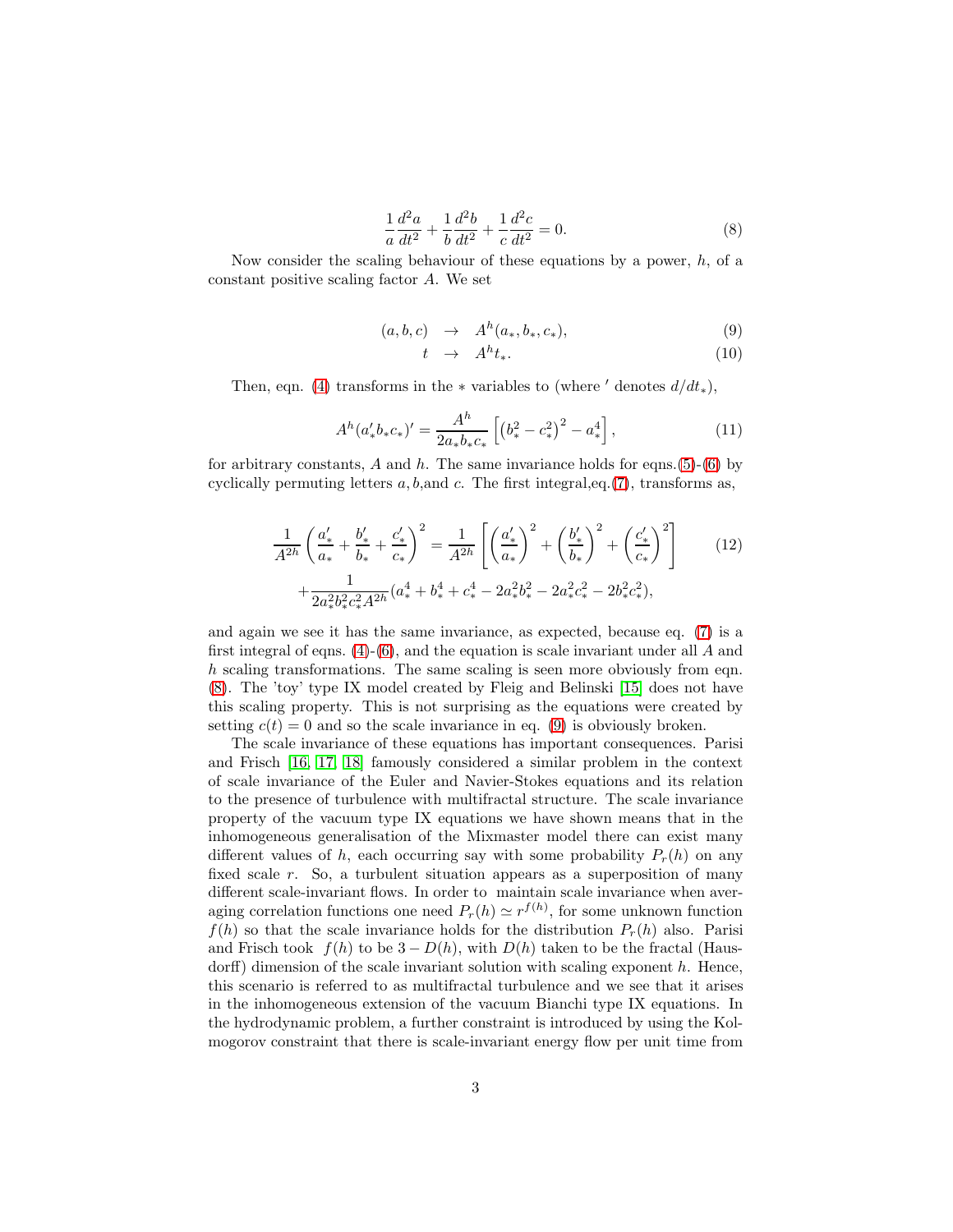large to small scales. This requires constant energy flow rate,  $v^2/t \simeq v^3/r$ , through scale r, so  $v \propto r^{1/3}$  independent of the scaling parameters: the famous Kolmogorov spectrum.

We know that a turbulent inertial region requires a lower length limit cut-off where dissipation of the energy injected on large scales can occur. Of course, in the hydrodynamical case this scale breaks the scale invariance but the situation may be simpler in the cosmological case as it is not obvious if a lower length scale exists as a cut-off to the turbulent fragmentation. There are three simple possibilities:

a. The lower length cut-off is the Planck scale,  $l_{pl} \simeq 10^{-33}$ cm. However, if this is the case there will be a very small number of oscillations (of order 10) between the present and the Planck time (a mean expansion scale factor change of order  $10^{60}$ ) as they occur in  $ln(\ln t)$  time – far too few to set up a well-developed inertial regime for some type of gravitational turbulence.

b. The fragmentation degenerates into the formation of some organized objects, for example, as gravitational solitonic structures in which there is a balance between gravity and dispersion, which act a limiting case [\[19,](#page-5-2) [20\]](#page-5-3). They may also be related to the synchronisation process outlined in ref. [\[1\]](#page-4-0). This scenario also appears in other aspects of hydrodynamic turbulence studies. The Kolmogorov-Hinze theory of the fragmentation of droplets in a chaotic turbulent flow is relevant [\[22,](#page-5-4) [23\]](#page-5-5),. Using Kolmogorov's classic velocity spectrum, they derived a criterion for the maximum size of droplet that will not undergo fragmentation when the turbulent flow intensity exceeds the surface tension [\[24\]](#page-5-6). Many theoretical and experimental studies have been made of the details of this process and the generalisations and limitations of the Kolmogorov-Hinze picture [\[25\]](#page-5-7). It is suggestive of an analogy in the cosmological picture where Weyl curvature oscillations overcome self-gravity to perpetuate anisotropic stretching and fragmentation of regions.

b. There is no lower limit and the chaotic oscillations and turbulent behaviour continue all the way to  $t = 0$ . This results in an infinite number of spacetime oscillations of the scale factors  $a, b, c$  in t time (or equivalently  $a_*, b_*, c_*$  in  $t_*$  time) but with the conceptual problem of what is the meaning of the model at times earlier than the Planck time when less than one photon is present inside the horizon and so statistical mechanics is meaningless (and perhaps the concept of space and time oscillations as well (but see ref.[\[21\]](#page-5-8)) in a non-quantum gravitational form.

We should also mention the potential links to the study of the pre-inflationary structure of the very early universe, see for example ref. [\[26\]](#page-5-9). Preinflation can imprint particular fluctuation scales when density perturbations cross the horizon and provide a way to access information about the preinflationary (possibly chaotic) structure of the very early universe. Our study has focussed on the multifractal evolution on approach to an initial singularity  $(t \to 0)$  and so any remnant of preinflation has to look at the evolution in the opposite time-sense where the fragmentation process will run in reverse. Again, a we have stressed above, any interval of Mixmaster evolution not including  $t = 0$  creates a finite number of oscillations and fragmentations and so as  $t$  grows there may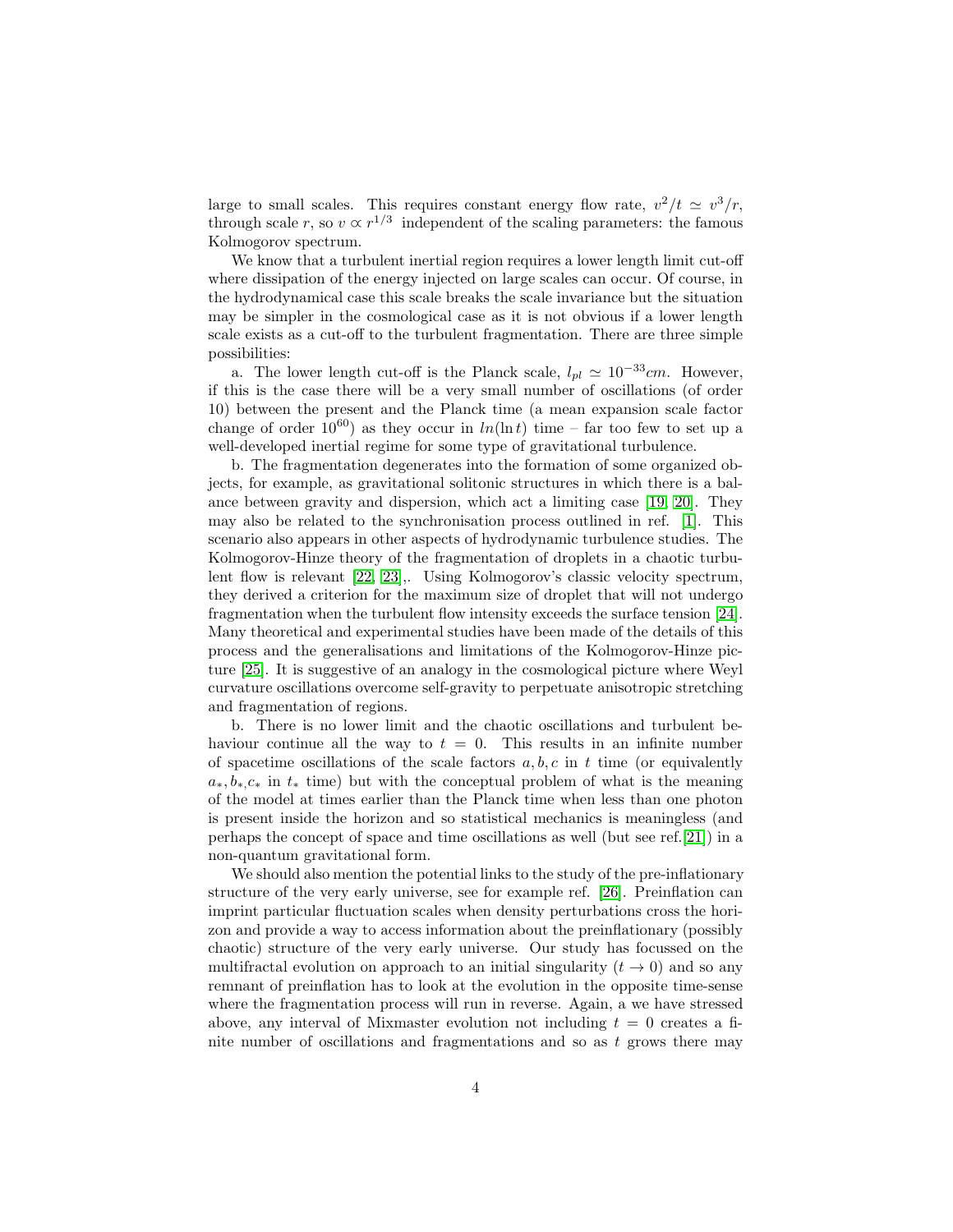be a residual effect of early fragmentation but it will not have been in the fully developed gravitational turbulence range. This may repay further investigation.

In this paper we have tried to provide some simple underpinning for the idea that there is random fragmentation of Mixmaster dynamics in different regions on approach to the singularity in an inhomogeneous version of the Bianchi type IX universe when the inhomogeneities are still not too large.

Acknowledgements. I would like to thank V.A. Belinski for encouragement, discussions and detailed comments. Support by the Science and Technology Facilities Council (STFC) of the UK is acknowledged.

#### <span id="page-4-0"></span>References

- <span id="page-4-1"></span>[1] J.D. Barrow, arXiv 2006.01562
- <span id="page-4-12"></span>[2] V.A. Belinski, Sov. Phys. JETP Lett. 56, 421 (1992)
- [3] L. Landau and E.M. Lifshitz, *The Classical Theory of Fields*, Pergamon, Oxford, 4th rev edn., (1974)
- <span id="page-4-6"></span>[4] V.A. Belinski and M. Henneaux, The Cosmological Singularity, Cambridge Univ. Press, Cambridge, pp. 53-56 (2018)
- <span id="page-4-13"></span><span id="page-4-7"></span>[5] C. W. Misner, Phys. Rev. Lett. **22**, 1071 (1969)
- <span id="page-4-2"></span>[6] J.D. Barrow, Phys. Reports 85, 1 (1982)
- <span id="page-4-3"></span>[7] A. A. Kirillov and A. A. Kochnev, Sov. Phys. JETP Lett. 46, 436 (1987)
- <span id="page-4-4"></span>[8] A. A. Kirillov, Sov. Phys. JETP 76, 355 (1993)
- [9] G. Montani, M.V. Battisti, R. Benini, and G. Imponente, Int. J. Mod. Phys. A 23, 2353, (2008) [arXiv:0712.3008](http://arxiv.org/abs/0712.3008)
- <span id="page-4-8"></span><span id="page-4-5"></span>[10] G. Montani, Classical and Quantum Gravity 12, 2505 (1995)
- <span id="page-4-9"></span>[11] J.D. Barrow and C. Ganguly Phys. Rev. D 95, 083515 (2017)
- <span id="page-4-10"></span>[12] C. Ganguly and J.D. Barrow, Phys. Rev. D 96, 123534 (2017)
- <span id="page-4-11"></span>[13] W.C. Lim, Classical and Quantum Gravity 25, 045014 (2008)
- <span id="page-4-14"></span>[14] J.M. Heinzle, C. Uggla, and W.C. Lim, Phys. Rev. D 86 ,104049 (2012)
- <span id="page-4-15"></span>[15] P. Fleig and V.A. Belinski, arxiv 1811.05208
- [16] Frisch, U., Parisi, G. On the singularity structure of fully developed turbulence. In Turbulence and Predictability in Geophysical Fluid Dynamics and Climate Dynamics, ed. M. Ghil, R. Benzi, G. Parisi, pp. 84-88, Amsterdam: North-Holland (1985)